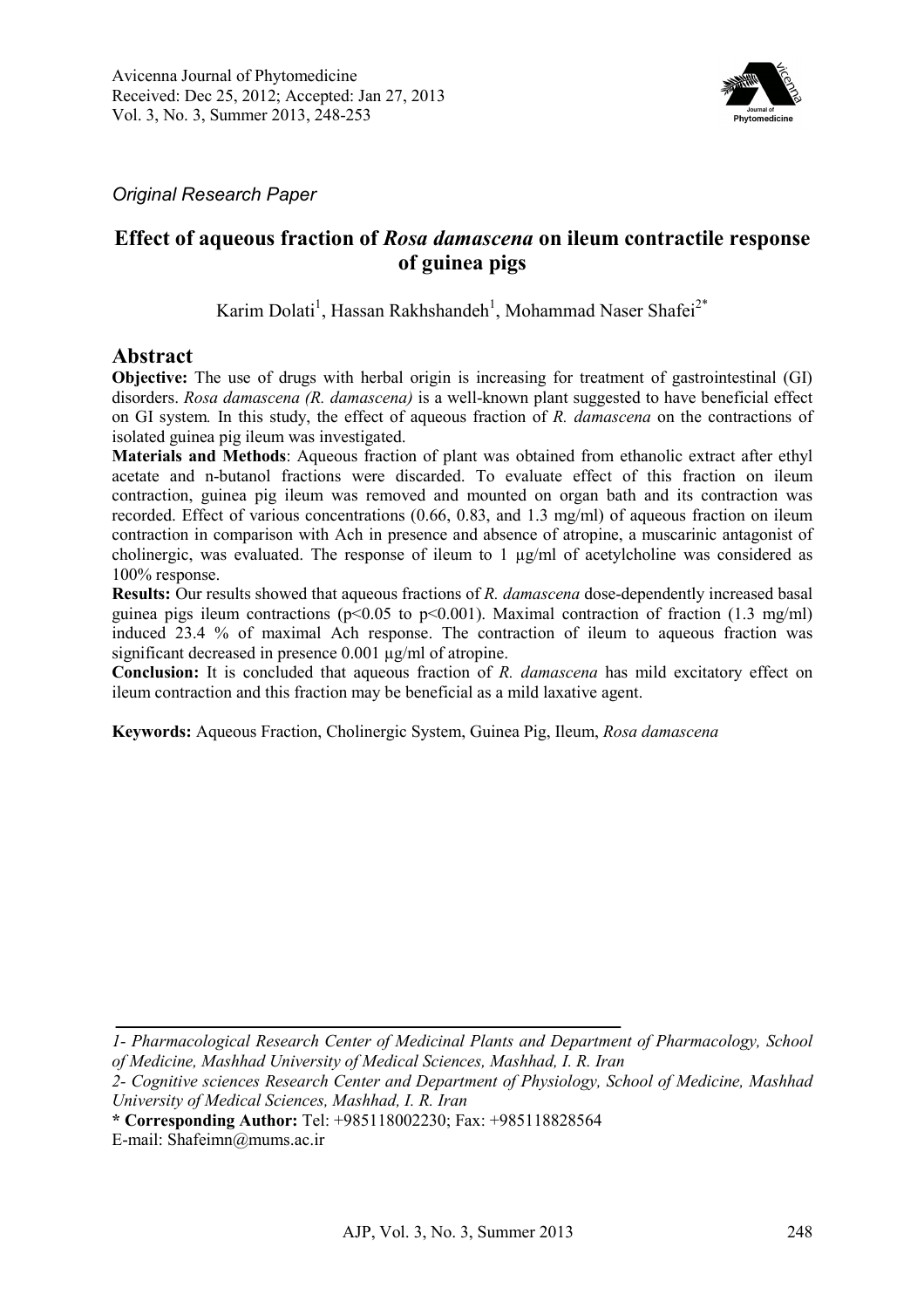# **Introduction:**

In the present time, use of herbal drugs for treatment of several health problems is increased. One of well-known plants that is used in herbal medicine is *Rosa damascena Mill* (*R*. da*mascena*) which has several beneficial effects (Libster, 2002; Zargari, 1992; Rakhshandeh et al., 2008; Hajhashemi et al., 2010; Boskabady et al., 2011; Baydar and Baydar, 2013).

*R. damascena*, known as Gole Mohammadi in Iran, is popular in the world for its perfume (Loghmani-Khouzani et al., 2007; Boskabady et al., 2011). This plant has several therapeutic effects such as treatment of menstrual bleeding, digestive problems, anti-inflammatory, the analgesic, anticonvulsant, antitussive, and bronchodilatory effects (zargari,1992; Boskabady et al., 2004; Rakhshandeh et al., 2008; Hajhashemi et al., 2010; Shafei et al., 2003). In addition, we have previously shown that ethanolic and aqueous extract of *R. damascena* has antidepressant effect in rats (Dolati et al., 2012; Dolati et al., 2011). The effect of *R. damascena* on digestive system has been shown in traditional medicine. For example, its boiled extract has been used for treatment of constipation (Zargari, 1992)*.* Recently, effect of *R. damascena* was evaluated in several digestive problems. Abbaszadeh et al. showed that *R. damascena* dosedependently caused diarrhea in dogs (Abbaszadeh et al., 2010).

Similarly, boiled extract gavage of *R. damascena* caused increased frequency of defecation with increased feces water content (Kazerani and Behnam Rassouli, 2011). In contrast with excitatory effect of *R. damascena* on GI system, its inhibitory effect on digestive system is also reported. For example, intraperitoneal (i.p.) injection of boiled extract has been shown symptoms of constipation (no feces in 24 h) (Kazerani and Behnam Rassouli, 2011). Inhibitory effect of essential oil of *R. damascena* and its constituents including geraniol and citronellol on rat ileum contraction has been shown (Sadraei et al., 2012). Furthermore, the rose water (named Golab

in Iran) is also used as antispasmodic for treatment of abdominal pain (Mirheydar, 1993).

Cholinergic system plays an important role in contraction of digestive system (Portbury, 1995; Guyton and Hall, 2006) and some gastrointestinal effects are suggested for *R. damascena* mediated by cholinergic system. Several studies have been performed about effect of *R. damascena* on digestive system, but effect of its aqueous fraction on ileum contraction is not evaluated yet. Therefore, in this work, effect of aqueous fraction obtained from flower of *R. damascena* on contraction of guinea pig ileum and its possible effect on cholinergic system were examined.

# **Materials and Methods Extract of plant**

*R. damascena* was collected from Kalate–Nader (an area near Mashhad, east of Iran) and identified by botanists in the Herbarium of the School of Pharmacy, Mashhad University of Medical Sciences Herbarium (No: 254-1804-01).

Flowers of *R. damascena* (200 g) were dried and converted to powder by crushing. The resulting powder was soaked with 1500 ml alcohol 50% and was remained for 72 h at 40 °C inside a heating device. Every day, they were given a shake for 2 to 3 times, after 72 hours, the mixture of rose flower powder and alcohol was cleared and solvent removed by a rotary evaporator. Fifty grams of alcoholic extract was obtained from 200 grams rose flower. The extract for preparation fractions of ethyl acetate, n-butanol, and aqueous fractions was used. In the beginning, 45 g of extract was dissolved in 50 ml distilled water, then mixed with 50 ml ethyl acetate and was poured into the funnel decanter. Soluble material in ethyl acetate was completely isolated from the extract. The remaining extract was thoroughly mixed with 50 ml of the n-butanol and using a funnel decanter, soluble material in n-butanol was also completely isolated from the extract.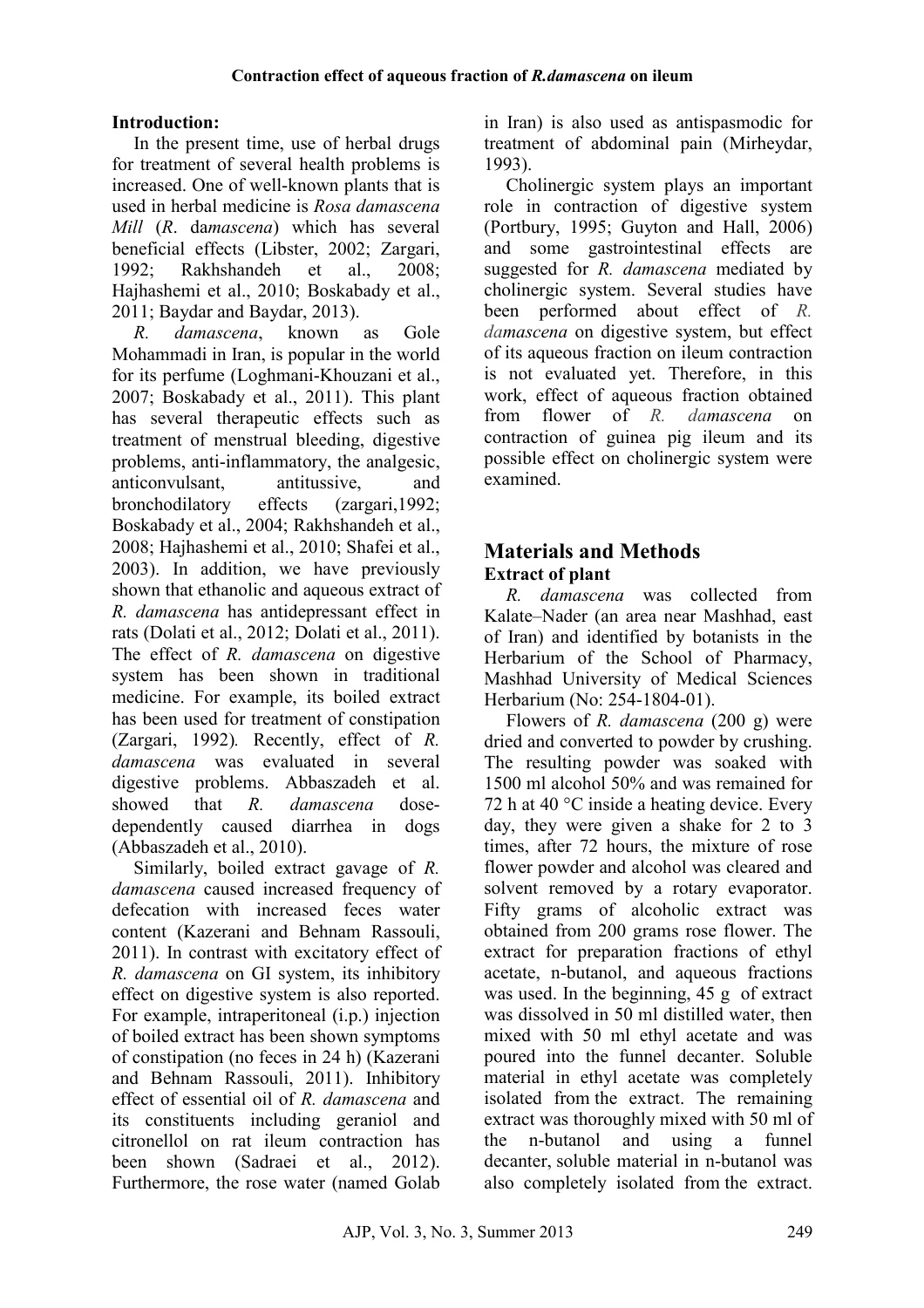After removal of ethyl acetate and the nbutanol phase, the remaining of the extract including water-soluble material was poured within plates and put in the bainmarie and with removal of water, the aqueous fraction was obtained.

#### **Animals**

In this study, 15 guinea pigs (800-1000 g) were used. Animals were obtained from animal room of Mashhad Medical School. Animals maintained at a temperature of 22-25 °C at 12 h light/dark cycles in appropriate humidity. There were no restrictions for water and diet for the animals.

Drugs including acetylcholine (Ach) and atropine were purchased from Sigma Company. Ach at concentrations 0.01, 0.03, 0.06, 0.1, and 1 mg/ml alone and in the presence of atropine (0.001 µg/ml) and aqueous fractions of *R. damascena* with concentrations of 0.66, 0.83, and 1.3 mg/ml with and without atropine  $(0. 001 \mu g/ml)$ were used. All drugs were dissolved in saline.

Guinea pigs were sacrificed and their abdomen opened, then the location of ileum was identified, longitudinal strips with 3 cm were separated, gently washed with Tyrode solution, and then transferred into the organ bath. Organ bath was filled with Tyrode's solution and bubbled with a mixture of 95% oxygen with 5%  $CO<sub>2</sub>$ gases. Temperature of water organ bath was maintained at about 37-37.5 °C. Afterwards, tissues were allowed for 15 min to return to stable baseline and recording of ileum contractions was measured by Kymograph. The contractile response of ileum by Ach with concentration of 1 µg/ml (which is equal to 8 cm of contraction) was considered as 100% and other contractions were compared with this response.

#### **Data analysis**

Data were analyzed by SPSS software using one-way ANOVA followed by Tukey-Kramer test. The results were expressed as mean±SEM and considered significant when  $p<0.05$ .

# **Results**

**Effect of different concentrations of Ach on contraction of isolated guinea pig ileum in absence and presence of atropine** 

Figure 1 indicates the contractile effect of different concentrations of Ach (0.01, 0.03, 0.06, 0. 1, and 1 µg/ml) on isolated guinea pig ileum. As shown, an increase in Ach concentration caused development of contraction and maximum response was seen in concentration of 1 µg/ml. Ileum contraction to Ach was computed based on the percentage and maximal effect induced by concentration of 1 µg/ml which was considered to be 100% response and other responses were compared with that. Contractile effects of various concentrations of Ach on isolated ileum of guinea pig significantly attenuated by atropine (0.001 µg/ml), a muscarinic antagonist receptor ( $p < 0.05$  to  $p < 0.001$ ; n= 7).

#### **Effect of aqueous fractions of** *R. damascena* **on contraction of isolated guinea pig ileum**

In this experiment, effects of different concentrations of aqueous fraction of *R. damascena* (0.66, 0.83, and 1.3 mg/ml) were examined. Our result showed that this fraction has excitatory effect on ileum contractions. This contractions were started from 0.66 mg/ml and compared with the control significantly increased with additive concentrations ( $p<0.05$  to  $p<0.001$ ;  $n=8$ ). Maximum response was achieved in 1.3 mg/ml concentration as shown in Figure 2. Maximal contractile effect of *R. damascena* is comparable with 0.03 µg/ml of Ach.

#### **Effect of aqueous fraction of R. damascena on contraction of ileum in presence of atropine**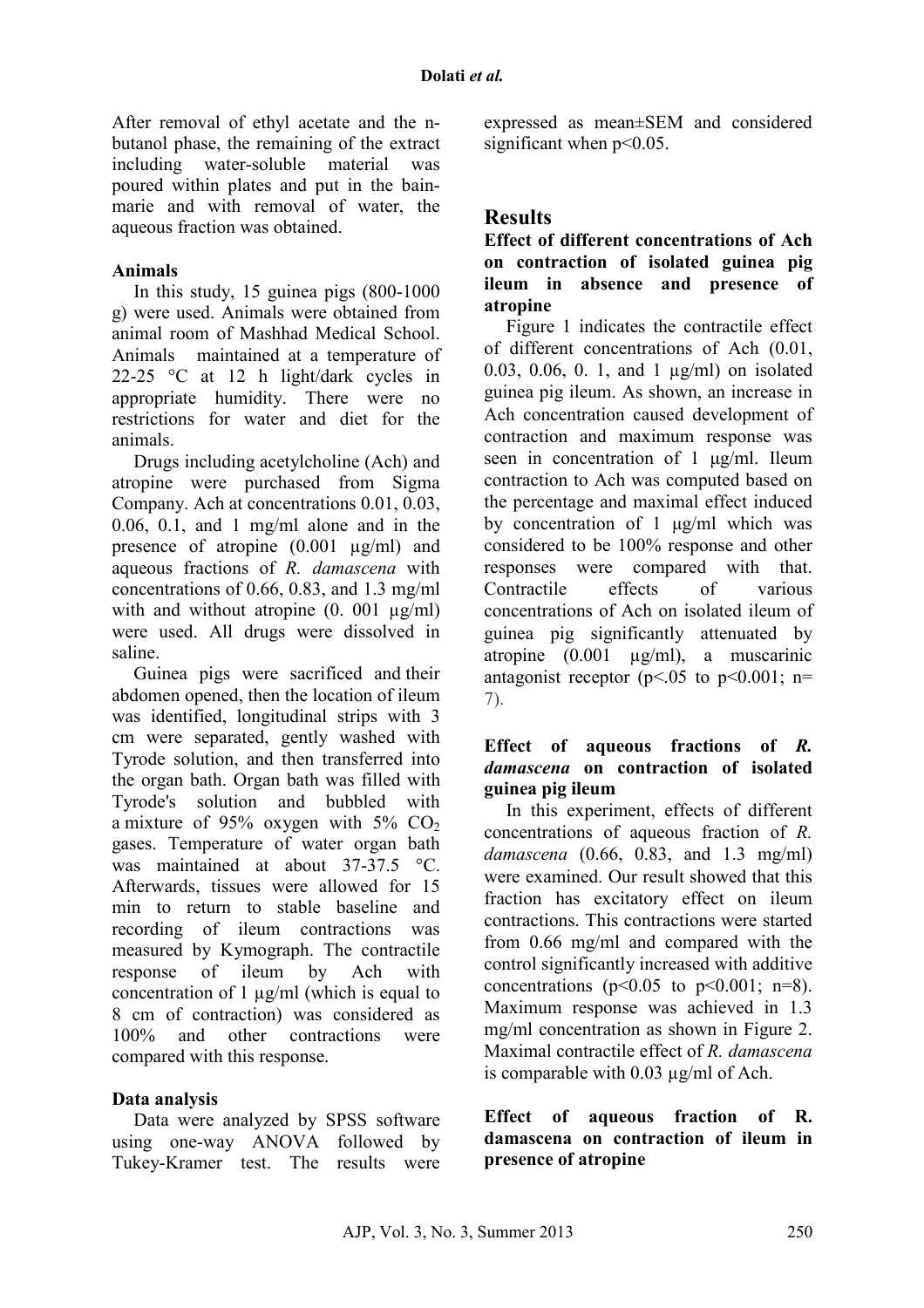Effect of *R. damascena* on ileum contraction was evaluated in presence of atropine in concentration of 0.001 µg/ml. Our results showed that atropine significantly attenuated contractions elicited by this fraction. However, contraction effect of higher concentration (1.3 mg/ml) was not completely attenuated by atropine and was significantly higher than the control group ( $p<0.05$ ; Figure 2).



Figure 1. Effect of increasing concentrations of acetylcholine (ACh) on contraction of isolated guinea pigs ileum in absence and presence of atropine . n=7. \*: Comparison of Ach with the control, \*p<0.05, \*\*p<0.01, \*\*\*p<0.001

+: Comparison of Ach+Atr with the control, +p<0.05, ++p<0.01, +++ p<0.001.



Figure 2. Effect of increasing concentrations of aqueous fraction (AF) of *R. damascena* and Ach  $(0.03 \mu g/ml)$  on contraction of isolated guinea pigs ileum in absence and presence of atropine n=8 Comparison with the control group,  $*p<0.05$ , \*\*p<0.01, \*\*\*p<0.001. +: Comparison of the control group after atropine:  $+p<0.05$ .

### **Discussion**

The results of the present study indicate that the aqueous fraction of *R. damascena* has a significant stimulatory effect on ileum contractions and the peak of its effect is observed in concentration of 1.3 mg/ml.

The contractions of this fraction are comparable with concentration of 0.03<br>  $\mu$ g/ml of Ach. However, other of Ach. However, other concentrations of Ach are significantly greater than this effect (Figure 1). These results indicate that aqueous fraction of *R. damascena* has mild excitatory effect on ileum contractions. Our results also show that excitatory effect of aqueous fraction in lower concentrations (0.66 and 0.83 mg/ml) are vigorously blocked in the presence of atropine (Figure 3). However, atropine cannot significantly block higher concentrations of the fraction on ileum contraction. This effect of high dose may be due to the fact that the higher dose of fraction has a toxic effect or it envelopes all of Ach receptors in a way that atropine cannot have any effect on them. In addition, it is possible that the effect of the higher dose of fraction is not merely mediated by cholinergic system and other excitatory neurotransmitters in enteric nervous system such as histamine, serotonin, substance P, and vasoactive intestinal peptide are also involved (Kunze and Furness, 1999; Guyton and Hall, 2006; Hansen, 2003). Our results are consistent with previous studies that point to laxative and prokinetic effects of R. damascena (Abbaszadeh et al., 2010; Kazerani and Behnam Rassouli, 2011). However, effect of *R. damascena* on gastrointestinal system is controversial and both inhibitory and excitatory effect has been shown. Although several evidences show that excitatory effect of *R. damascena* on gastrointestinal system (zargari, 1992), Sadraei et al. has shown the inhibitory effect of essential oil, geraniol, and citronellol of *R. damascena* on rat ileum contraction (Sadraei et al., 2012).

Relaxant effect of aqueous fraction of *R. damascena* on tracheal chain is also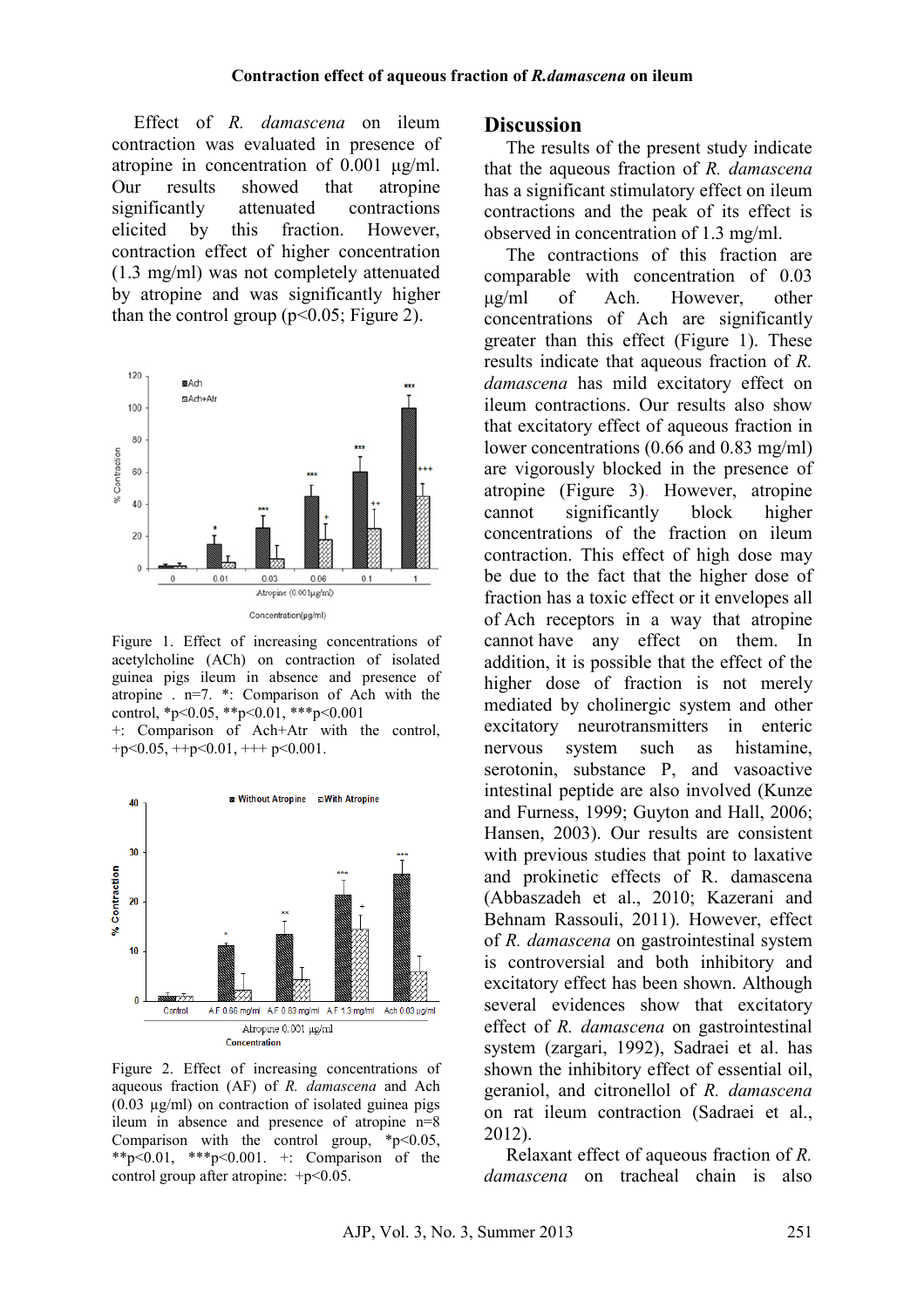reported (Boskabady et al., 2010). These effects of *R. damascena* maybe are maybe due to the presence of several components in this plant (Loghmani-Khouzani et al., 2007; Kwon et al., 2009). Previous studies have identified several ingredients including terpenes, glycosides, flavonoids, anthocyanins, kaempferol, and quarcetin in *R. damascena* (Boskabady et al., 2011; Baydar and Baydar, 2013). Each of these components may have different effects on gastrointestinal system. The GI system beside excitatory neurotransmitters also contain inhibitory neurotransmitters such as nitric oxide and opioid receptors (Epstein et al., 1996; Guyton and Hall, 2006; Xue et al., 2000), so, inhibitory effect of this plant is maybe due to the effect on these neurotransmitters. In addition, inhibitory effect of *R. damascena* on ileum contraction or relaxant effect of ethyl acetate on tracheal chains are shown to be induced by compounds such as essential oil, geraniol, citronellol, and ethyl acetate.

All of these fractions are lipid soluble (non-polar), but in our study, excitatory effect on ileum contraction is mediated by aqueous fraction that is soluble in water. Therefore, we suggest that the presence of ingredients that are more soluble in water are involved in excitatory contraction and compounds that are lipid soluble have inhibitory effect on contractions. Future studies are needed to determine ingredients in this fraction and their possible mechanism on ileum contraction. In conclusion, the aqueous fraction of *R. damascena* indicates mild excitatory effect on ileum contraction that is mostly mediated by muscarinic receptor of cholinergic system. Therefore, this fraction may be beneficial as a mild laxative agent.

#### **Acknowledgments**

This study was financially supported by Vice Chancellery of Research of Mashhad University of Medical Sciences.

### **Conflict of interest**

There is not any conflict of interest in this study.

#### **References**

- Abbaszadeh M, Kazerani HR, Kamrani A. 2010. Laxative Effects of Rosa damascene Mill in Dogs. J Appl Anim Res, 38: 89-92.
- Baydar NG, Baydar H. 2013. Phenolic compounds, antiradical activity and antioxidant capacity of oil-bearing rose (Rosa damascena Mill.) extracts. Ind Crop Prod, 41: 375-380.
- Rakhshandah H , Boskabady MH, Mossavi Z , Gholami M, Saberi Z. 2010. The Differences in the Relaxant Effects of Different Fractions of Rosa damascena on Guinea Pig Tracheal Smooth Muscle. Iran J Basic Med Sci, 13: 126-132
- Boskabady M, Shafei M, Saberi Z, Amini S. 2011. Pharmacological effects of Rosa damascena. Iran J Basic Med Sci, 14: 295- 307.
- Boskabady MH, Shirmohammadi B, Jandaghi P, Kiani S. 2004. Possible mechanism (s) for relaxant effect of aqueous and macerated extracts from Nigella sativa on tracheal chains of guinea pig." BMC pharmacology,  $4.3 - 4.4$
- Dolati K, Rakhshandeh H, Shafei MN. 2012.Evaluation of antidepressant effect of ethanolic extract of Rosa damascena using forced swimming test. Avicenna J Phytomed, 2: 46-51.
- Dolati K, Rakhshandeh H, Shafei MN. 2011. Antidepressant-like effect of aqueous extract from Rosa damascena in mice. Avicenna J Phytomed, 1: 91-97.
- Epstein FH, Goyal RK, Hirano I. 1996. The enteric nervous system. New Eng J of Medicine, 334: 1106-1115.
- Guyton AC, , Hall JE. 2006. Textbook of medical physiology. Philadelphia, PA: Saunders: pp: 770-807.
- Hajhashemi V, Ghannadi A, Hajiloo M. 2010. Analgesic and anti-inflammatory effects of Rosa damascena hydroalcoholic extract and its essential oil in animal models. Iran J Pharm Res, 9: 163-168.
- Hansen M. 2003. Neurohumoral control of gastrointestinal motility. Physiological research, 52: 1-30.
- Kazerani HR, Behnam Rassouli M .2011. The Laxative and Prokinetic Effects of Rosa damascena Mill in Rats. Iran J Basic Med Sci, 14: 9-16.
- Kunze W, Furness J. 1999. The enteric nervous system and regulation of intestinal motility. Annu Rev Physiol, 61: 117-142.